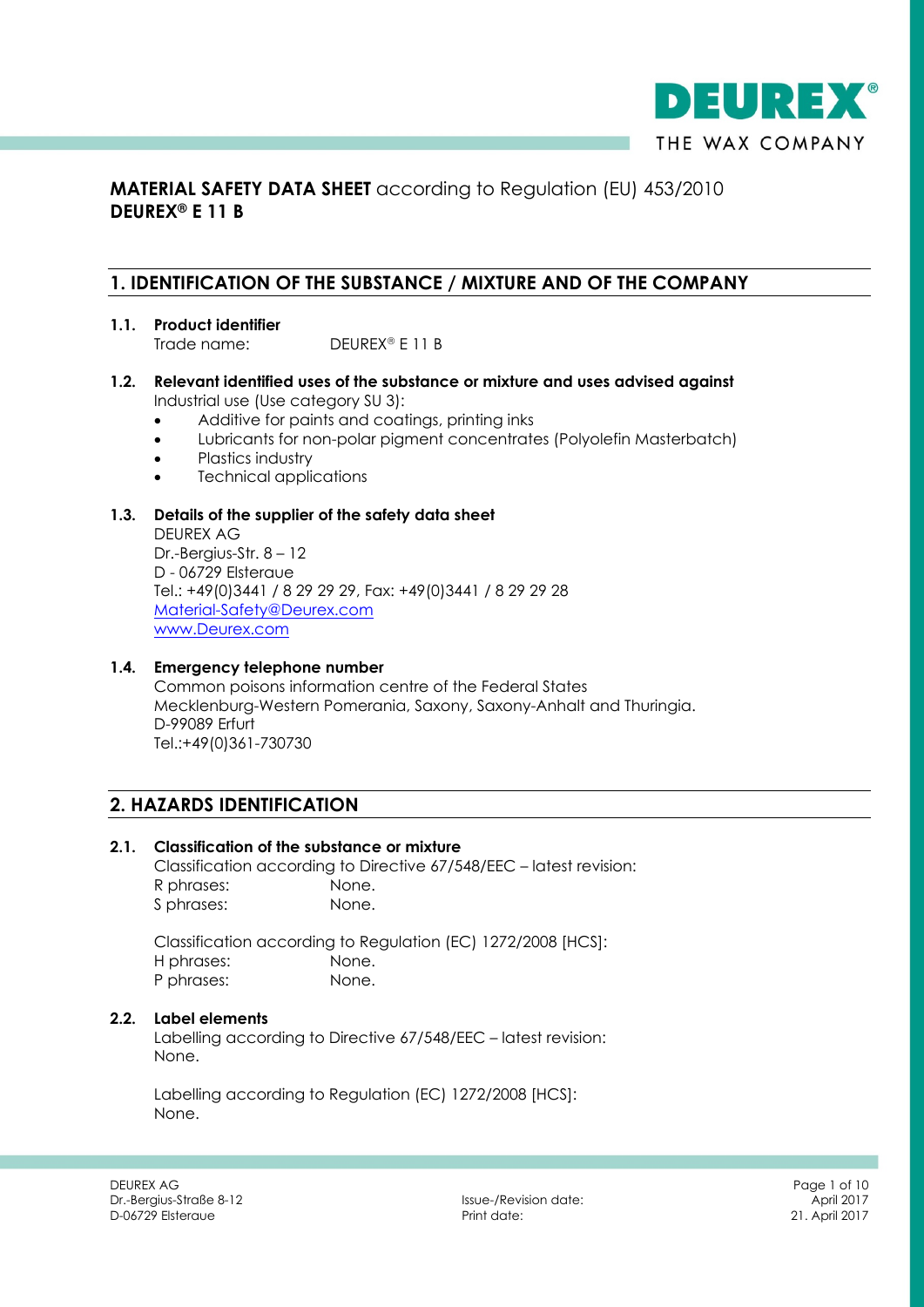

Based on the available evidence and when handled correctly, the product poses no danger for humans and the environment. The usual minimum standards for protective measures in the chemical industry must be observed. The substances do not meet the criteria for classification as PBT or vPvB  $\rightarrow$  Chapter 12.

# **3. COMPOSITION / INFORMATION ON INGREDIENTS**

#### **3.1. Substances**

CAS No: 9002-88-4 EINECS No: Polymer

Chemical identity: Non polar Polyethylene wax REACH: Polymer [Regulation (EC) 1907/2006, chapter 1, article 2, paragraph 9]

## **4. FIRST AID MEASURES**

#### **4.1. Description of first aid measures**

General: A hazard originated from the substance can occur during processing in hot state (risk of burning)!

Inhalation: Dust can irritate the respiratory tract. If breathing fumes, smoke and gases produced at higher temperatures, irritations of the respiratory system are possible. Remove the person to fresh air.

Skin: Rinse contaminated skin with plenty of water. Remove contaminated clothing and shoes. If symptoms persist, seek medical attention. Wash clothing before reuse. Thoroughly clean shoes before reuse. In case of contact with hot product apply first aid according to the degree of burn. Cool affected area with cool water. Do not remove solidified product from the skin. Remove clothing only if it does not stick to the skin. Cover affected areas with sterile Metalline fire cloth and provide medical treatment.

Eye: Foreign bodies cause mechanical irritation. Remove foreign bodies. in Rinse eye, holding the eye lids apart, thoroughly under running water. In case of complaints seek medical advice.



Swallowing: Rinse the mouth with water. Remove affected person to fresh air. Keep person warm and calm. If material has been swallowed and the affected person is conscious, give small amounts of water to drink. If you experience nausea do not let the person drink more since vomiting can be dangerous. Do not induce vomiting unless directed by medical personnel. If symptoms persist, seek medical attention. Never infuse an unconscious person anything through the mouth. In case of unconsciousness, place in recovery position and seek immediate medical attention.

DEUREX AG Page 2 of 10 Dr.-Bergius-Straße 8-12 Issue-/Revision date: April 2017 D-06729 Elsteraue

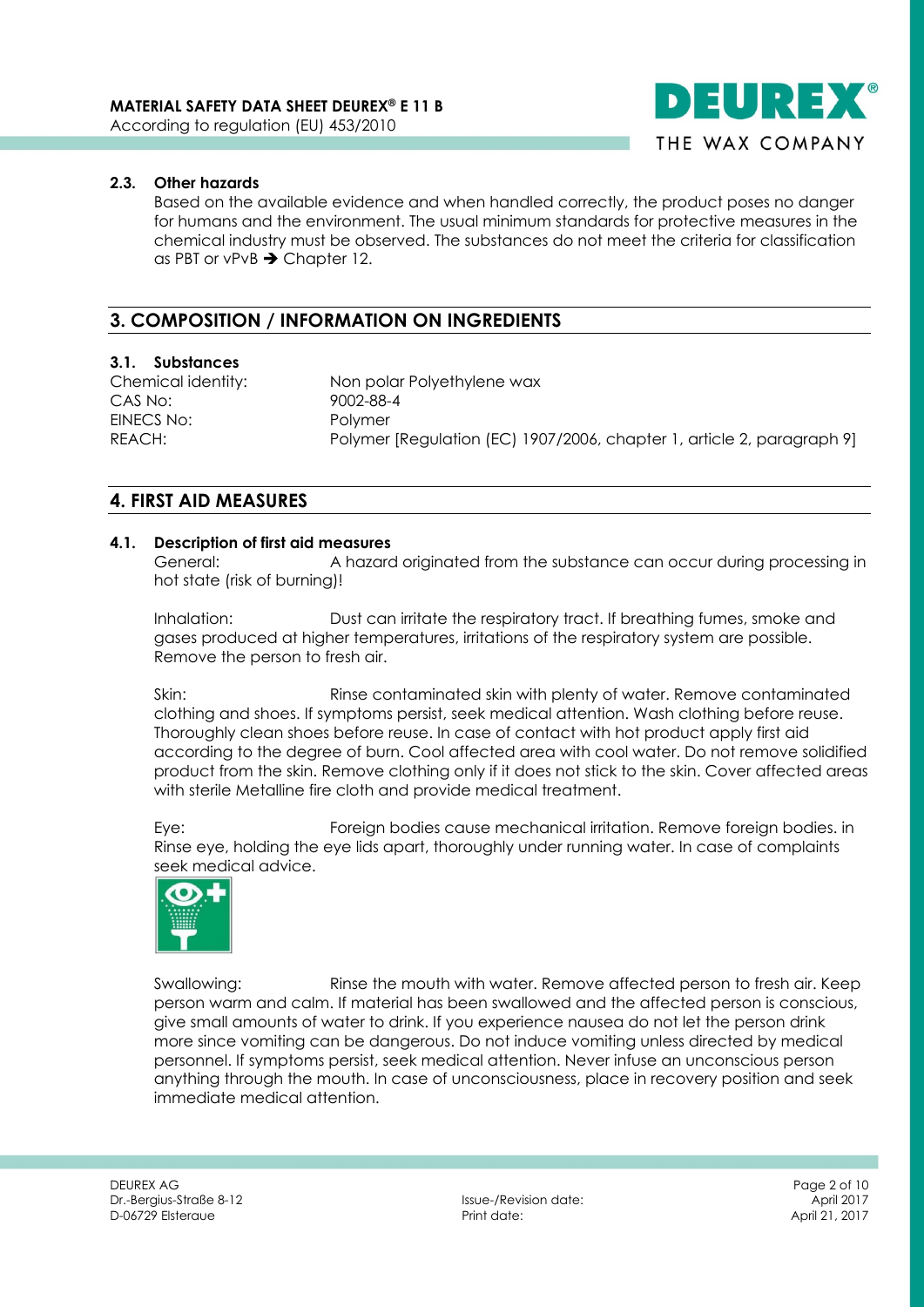

- **4.2. Most important symptoms and effects, both acute and delayed** No typical symptoms and effects known. If symptoms persist, seek medical advice.
- **4.3. Indication of any immediate medical attention and special treatment needed** No additional information available.

# **5. FIREFIGHTING MEASURES**

**5.1. Extinguishing media**

Suitable extinguishing media: Foam, dry chemical, carbon dioxide, water spray. Extinguishing media that suit the surrounding fire.

Unsuitable extinguishing media: Water jet.

**5.2. Special hazards arising from the substance or mixture** Take precautionary measures against electrostatic charges. Do not breath fumes of fire  $\rightarrow$  Chapter 10.

#### **5.3. Advice for firefighters**

Use approved compressed air breathing apparatus and wear firefighters protective clothing.



Do not empty fire water into drains. Fire residues and contaminated fire water must be disposed according to local regulations.

# **6. ACCIDENTAL RELEASE MEASURES**

**6.1. Personal precautions, protective equipment and emergency procedures** Personal protection measures / protective equipment  $\rightarrow$  Chapter 8.

#### **6.2. Environmental precautions**

Contain product mechanically for recovery or disposal. Solidify hot liquid product and collect it in clean containers for recycling or disposal. Do not empty into drains or surface water.

**6.3. Methods and material for containment and cleaning up** Mechanical containment. Observe Waste Act when disposing the waste and the contaminated material  $\rightarrow$  Chapter 13.

# **7. HANDLING AND STORAGE**

## **7.1. Precautions for safe handling**

Usual precautions when handling chemicals  $\rightarrow$  Chapter 8. Keep away from ignition sources and take precautionary measures against electrostatic charges. The product is **not** dust explosive in the condition as received, however, prevent dust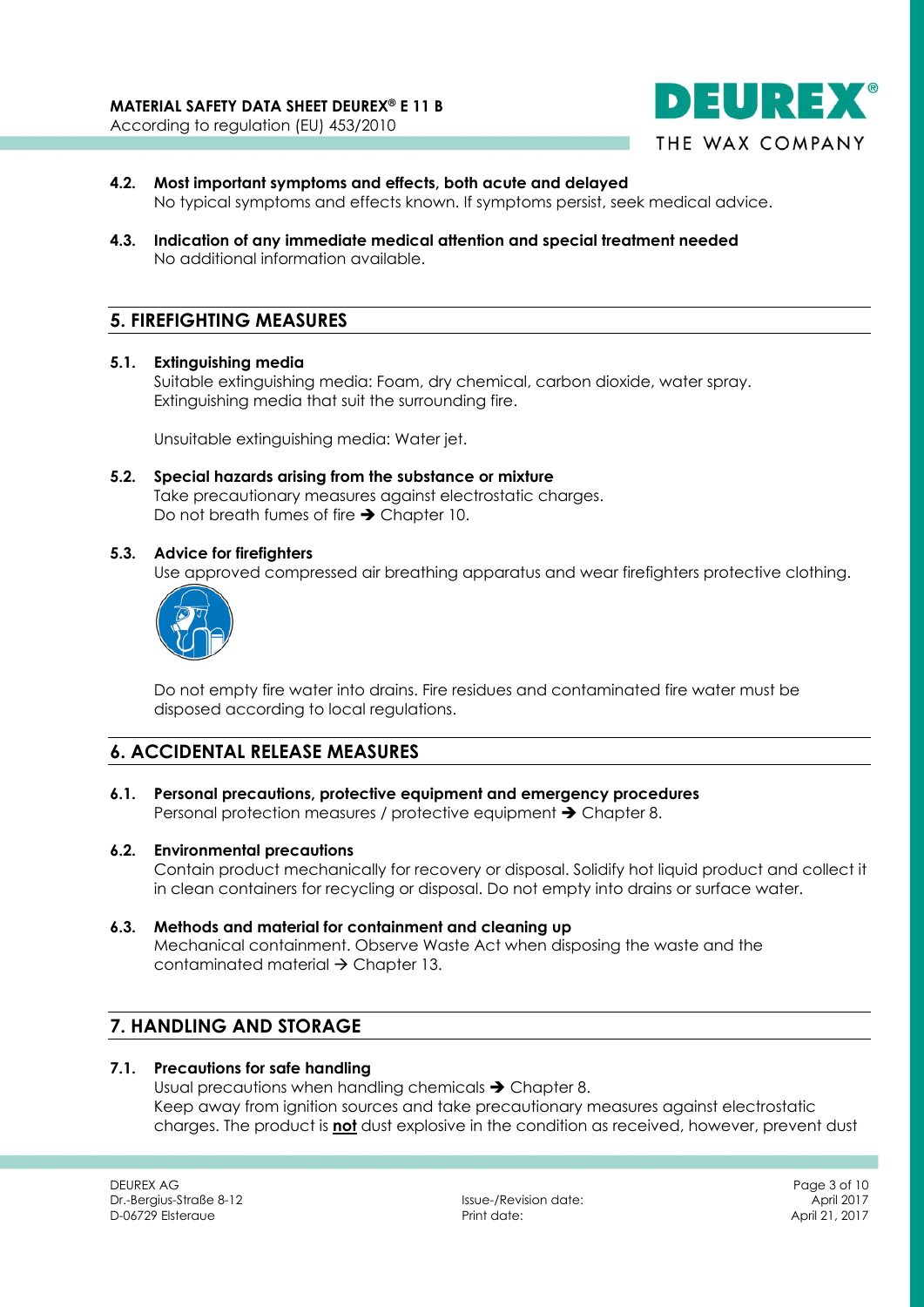

formation and raise of dust. In the presence of deposited combustible dust, risk of explosion is expected. When processing explosive dust may be accumulated, which can result in an explosive atmosphere. Good ventilation of the workplace, appropriate extraction and ventilation is required at the processing machines. Waxes are lubricants, danger of slipping!



## **7.2. Conditions for safe storage, including any incompatibilities**

Storage conditions: Dry and at room temperature (10 – 25 °C). Relative humidity < 80%. Avoid direct sunlight and heat, moisture, water and other harmful influences  $\rightarrow$  Chapter 10. Do not store together with food and feeding stuff. Storage class: 11 – Flammable solids. Fire class: B – Fires involving liquids or liquefiable substances.



## **7.3. Specific end use(s)**

Risk of burn when handling with liquid (hot) product.



According to the formulation, the product does not contain:

- Heavy metals
- VOC
- Compounds listed in the Chemicals Prohibition Ordinance
- Substances according to Directive 2002/95/EC Appendix II
- Substances according to Regulation (EC) 1907/2006 Appendix XIV (SVHC listing)

# **8. EXPORSURE CONTROLS / PERSONAL PROTECTION**

#### **8.1. Control parameters**

Components with critical values that require monitoring at the workplace: EINECS No Chemical name Description Value Unit

| $- - -$ | $- - -$ |                    |
|---------|---------|--------------------|
|         |         | - no information - |

## **8.2. Exposure controls**

Exposure limitation and controlling are workplace related and must be regulated by the user.

## **8.2.1. Appropriate technical safety devices**

Ensure good ventilation - local exhaust. If this is not sufficient, wear respiratory protection.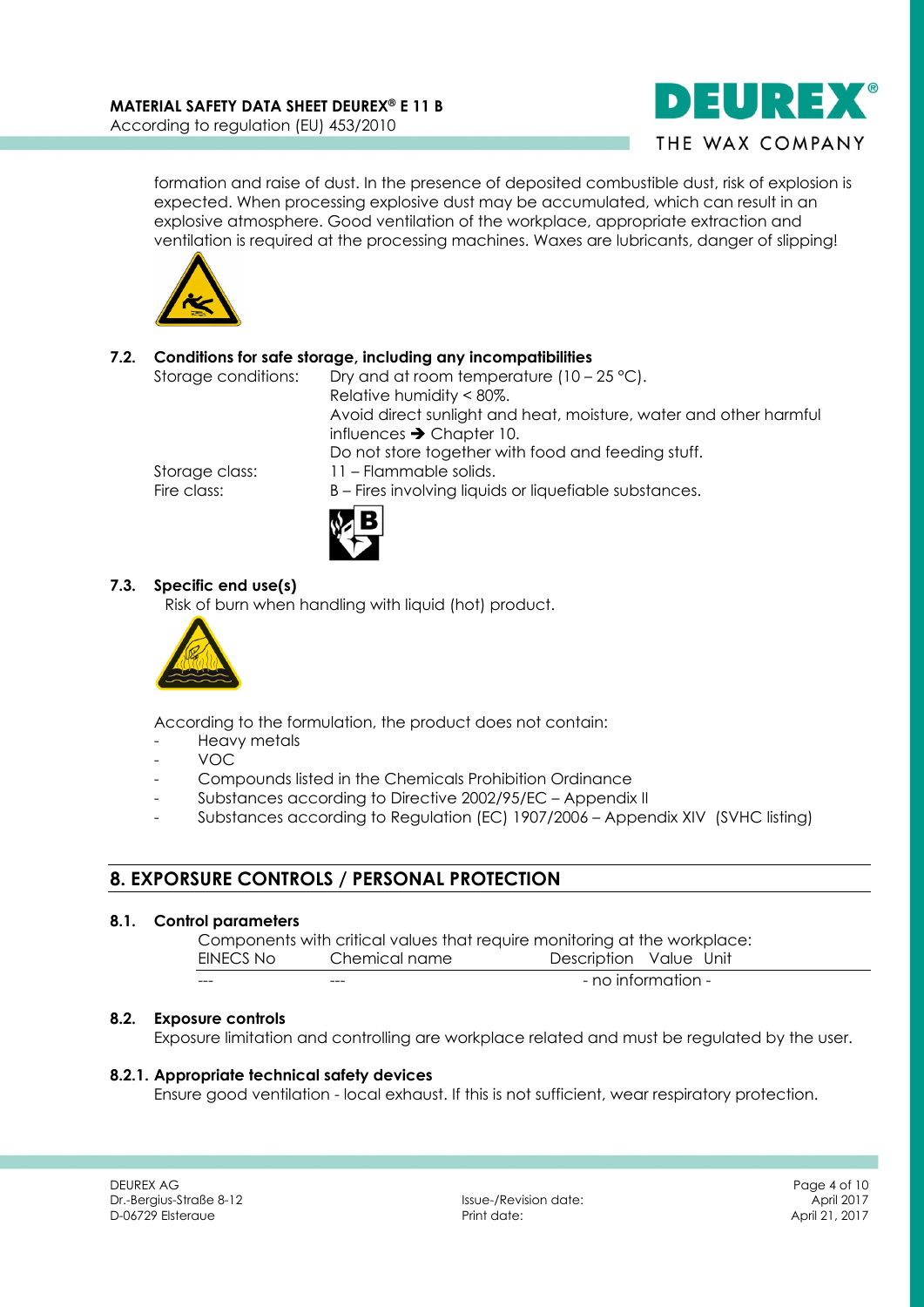

#### **8.2.2. Personal protective equipment**

General protective and hygiene measures:

Usual precautions for handling chemicals. Do not eat, drink or smoke during work, and wear suitable protective clothing. Do not breathe dust. Wash hands before breaks. Remove contaminated clothing. After contact, clean skin with water and soap or use suitable cleanser. Do not use organic solvents.

Eye / Face protection:

Wear protective shield when handling hot material.



Skin / Body protection:

Wear protective gloves made of nitrile rubber. Wear heat-resistant gloves when handling hot material.



Wear protective clothing when handling hot material. Waxes are lubricants, danger of slipping! Wear suitable footwear (antistatic work shoes).



Breathing protection:

If required, wear dust mask for fine particles when processing the product.



Wear respirator filter or breathing apparatus against vapours during thermal processing.

#### **8.2.3. Limitation and controlling of environmental exposure**

Information on environmental exposure  $\rightarrow$  Chapters 6, 7 and 12.

# **9. PHYSICAL AND CHEMICAL PROPERTIES**

#### **9.1. Information on basic physical and chemical properties**

Colour: Off-white Aggregate state: Solid Odour: Waxy

Quality: Fine granules / Granules

DEUREX AG Page 5 of 10 Dr.-Bergius-Straße 8-12 Issue-/Revision date: April 2017 D-06729 Elsteraue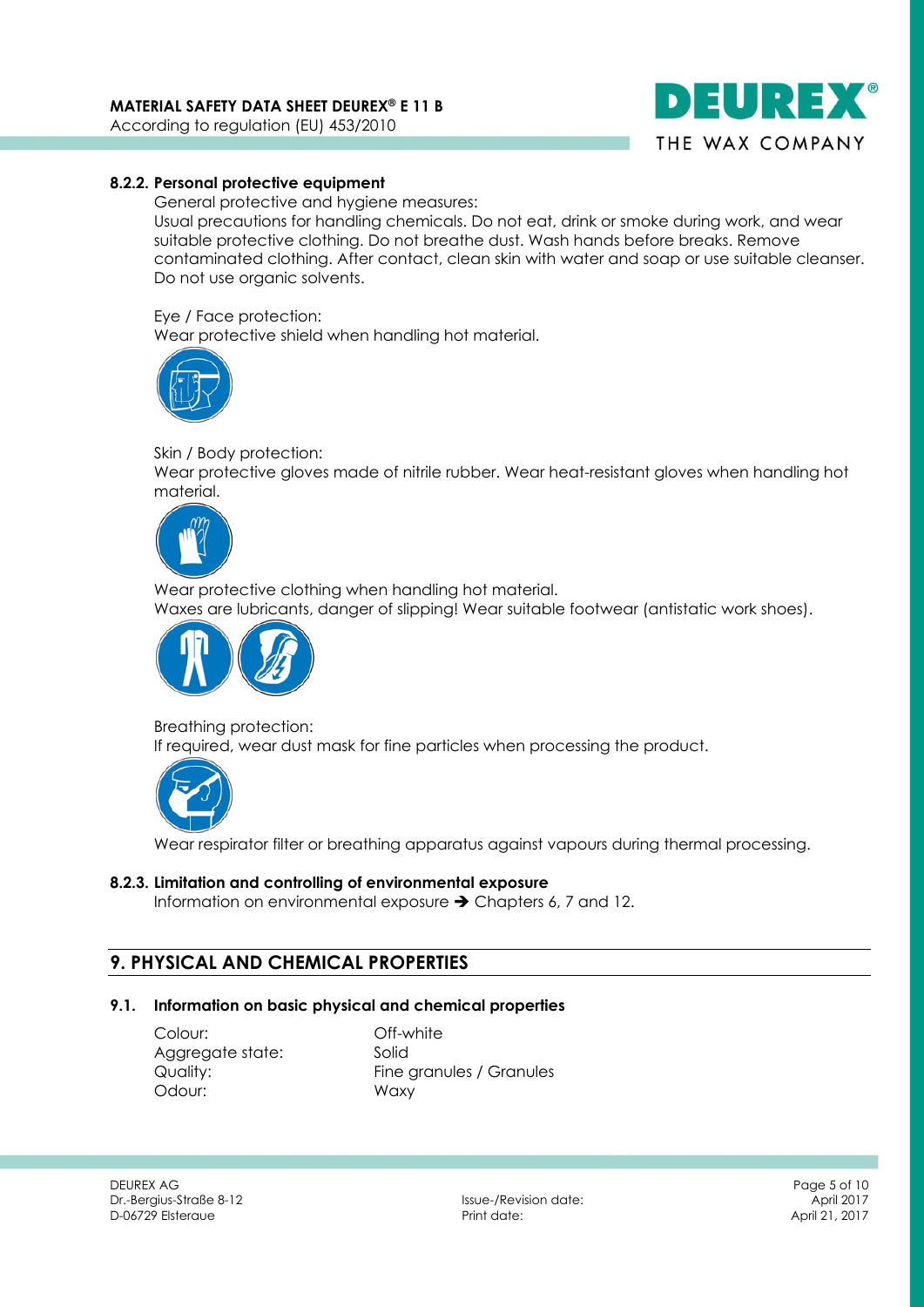

## **9.2. Other information**

Dropping point: 110 – 120 °C Flash point:  $> 170 °C$ Spontaneous ignitability: No Oxidising properties: None Viscosity [140 °C]: < 80 mPas Specific gravity:  $0.94 - 0.96$  g/cm<sup>3</sup> Solubility in water and fat: Insoluble

# **10. STABILITY AND REACTIVITY**

## **10.1. Reactivity**

Unknown.

# **10.2. Chemical stability**

The product is stable under normal conditions and the set handling and storage conditions described in Chapter 7.

## **10.3. Possibility of hazardous reactions**

The product is not dust explosive in the condition as received. However, fine dust enrichment can cause a dust explosion.

## **10.4. Conditions to avoid**

Keep away from ignition sources and take precautionary measures against electrostatic charges. Avoid dust formation and the raise of dust. Keep away from open fire and flames.

# **10.5. Incompatible materials**

Strong oxidants.

#### **10.6. Hazardous decomposition products**

In case of combustion,  $CO$ ,  $CO<sub>2</sub>$ , flammable hydrocarbons, ammonia and smoke, as well as traces of nitrous gases and nitrogen oxides can be produced.

# **11. TOXICOLOGICAL INFORMATION**

#### **11.1. Information on toxicological effects**

| Acute toxicity:         | $LD_{50}$ Oral rat >5000 mg/kg.                   |
|-------------------------|---------------------------------------------------|
| Irritating effects:     | No significant effects or critical hazards known. |
| Eye irritation:         | No significant effects or critical hazards known. |
| Sensitisation:          | No significant effects or critical hazards known. |
| Germ cell mutagenicity: | No significant effects or critical hazards known. |
| Carcinogenicity:        | No significant effects or critical hazards known. |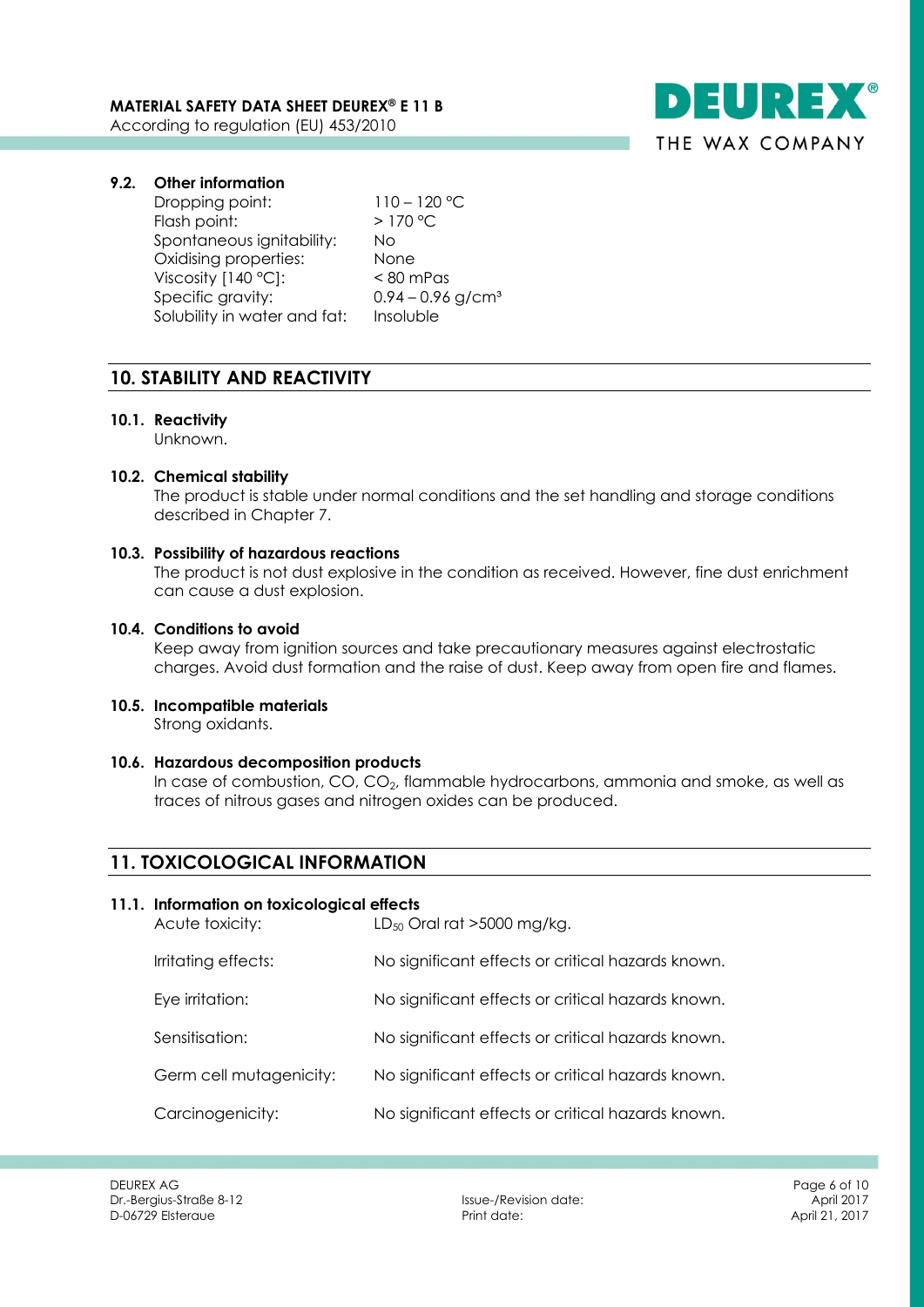## **MATERIAL SAFETY DATA SHEET DEUREX® E 11 B**

According to regulation (EU) 453/2010



Reproductive toxicity: No significant effects or critical hazards known.

Results of CMR assessment: The substances do not meet the criteria for CMR category 1 or 2.

Further information: When the products are handled correctly, in compliance with the industrial hygiene and the inhalation of dusts and fumes is avoided, there is no health risk.

# **12. ECOLOGICAL INFORMATION**

#### **12.1. Toxicity**

No significant effects or critical hazards known.

- **12.2. Persistence and degradability** Not easily biodegradable.
- **12.3. Bio-accumulative potential** No significant effects or critical hazards known.
- **12.4. Mobility in soil** No significant effects or critical hazards known.
- **12.5. Results of PBT and vPvB assessment** The substances do not meet the criteria for a classification as PBT or vPvB.
- **12.6. Other adverse effects** Water hazard class: Not hazardous to water.

## **13. DISPOSAL CONSIDERATION**

#### **13.1. Waste treatment methods**

The producer of the waste must dispose the product according to its use, specific to the industry and the process, in cooperation with the local waste management company based on local waste disposal regulations and national regulations and laws. Contaminated packaging should be disposed according to local and national regulations and in consultation with the local waste management companies. For Europe, the waste producer sets the waste code in accordance with the European Waste List (Decision 2000/532/EC). According to the present knowledge, the products are not regarded as hazardous waste as defined by EU Directive 91/689/EEC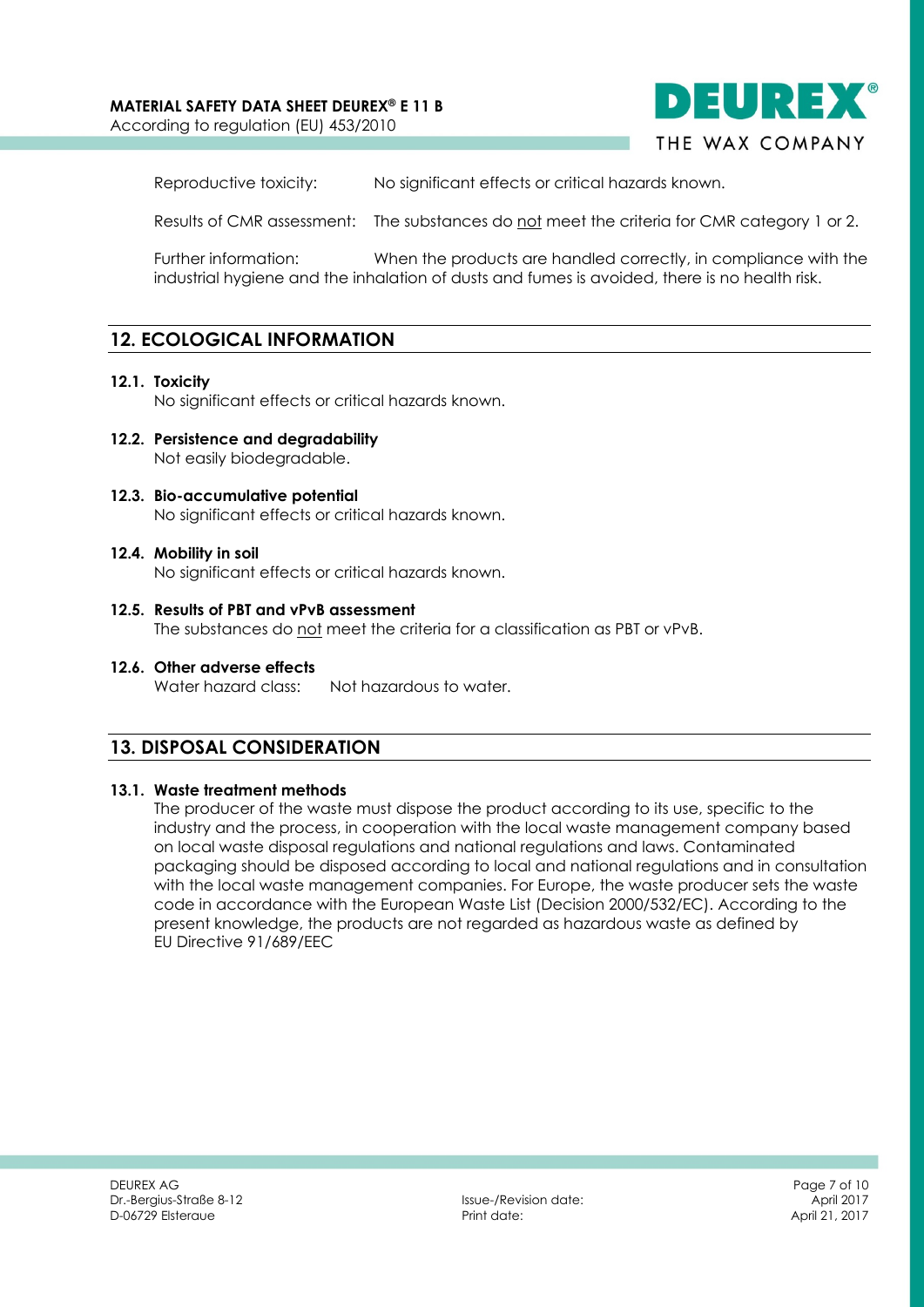

# **14. TRANSPORT INFORMATION**

Transport only in accordance with ADR for road haulage, RID for rail transportation, ADNR/IMDG for carriage by vessel/sea and IATA for carriage by air.

|                                  | Road traffic<br>- ADR -<br>Rail traffic<br>$-$ RID $-$ | <b>Barge traffic</b><br>- ADNR -<br>Maritime traffic<br>$-IMDG -$ | Air traffic<br>$-$ IATA - |
|----------------------------------|--------------------------------------------------------|-------------------------------------------------------------------|---------------------------|
| 14.1. UN number                  | No hazardous                                           | No hazardous                                                      | No hazardous              |
|                                  | materials                                              | materials                                                         | materials                 |
| 14.2. UN proper shipping name    | No hazardous                                           | No hazardous                                                      | No hazardous              |
|                                  | materials                                              | materials                                                         | materials                 |
| 14.3. Transport hazard class(es) | No hazardous                                           | No hazardous                                                      | No hazardous              |
|                                  | materials                                              | materials                                                         | materials                 |
| 14.4. Packing group              | No hazardous                                           | No hazardous                                                      | No hazardous              |
|                                  | materials                                              | materials                                                         | materials                 |
| 14.5. Environmental hazards      | No hazardous                                           | No hazardous                                                      | No hazardous              |
|                                  | materials                                              | materials                                                         | materials                 |

- **14.6. Special precautions for user**  $\rightarrow$  Chapters 6 to 8.
- **14.7. Transport in bulk according to Annex II of MARPOL73/8 and the IBC Code** Not applicable.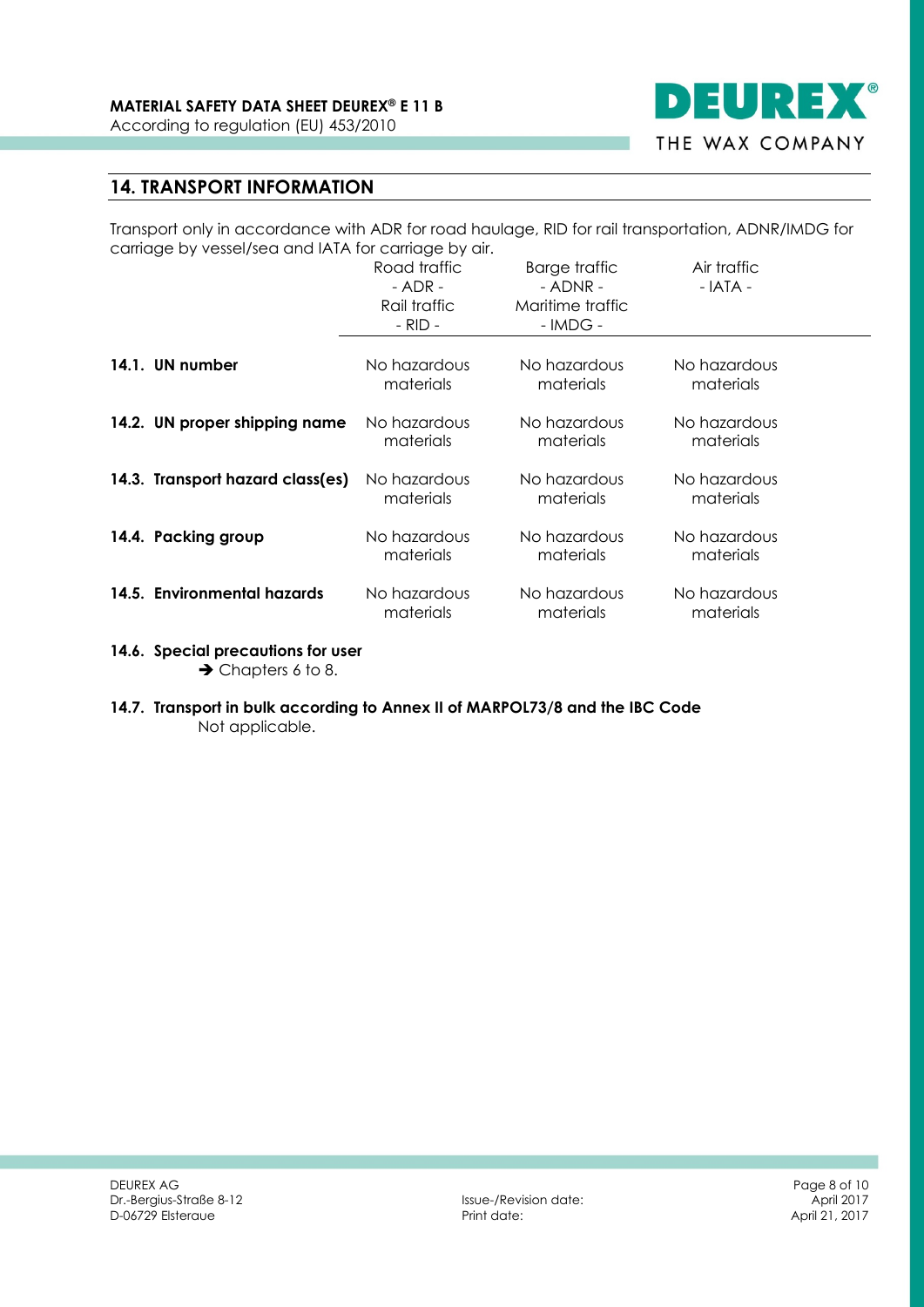

# **15. REGULATORY INFORMATION**

## **15.1. Safety, health and environmental regulations / legislation specific for the substance or mixture** Labelling:

According to EC Directives 67/548/EEC and 1999/45/EC: None. According to Regulation EC/1272/2008: None.

International regulations: Regulation (EC) 1907/2006 Regulation (EC) 1272/2008 Regulation (EU) 453/2010 Directive 67/548/EEC Directive 91/689/EEC Directive 94/62/EC Directive 1999/45/EC Directive 2002/95/EC Directive 2002/96/EC - respectively in the latest version incl. all amendment and corrections.

National regulations:

Compliance with applicable agreements, regulations and laws of the respective country. Classification according to GefStoffV. (BRD): No.

Technical Instruction Air  $(TA_{Luff})$ : Not classified. Information on employment restrictions: None.

International listing:

The contained materials are listed in the following inventory sheets:

| <b>EINECS</b> (Europe)     | <b>TSCA (USA)</b>        | <b>DSL</b> (Canada)  | <b>AICS</b> (Australia)    |
|----------------------------|--------------------------|----------------------|----------------------------|
| <b>METI</b> (Japan)        | <b>ECL</b> (South-Korea) | <b>IECSC</b> (China) | <b>PICCS</b> (Philippines) |
| <b>NZIoC</b> (New-Zealand) |                          |                      |                            |

#### **15.2. Chemical safety assessment**

Not applicable according to Regulation (EC) 1907/2006 [REACH] Article 37 (4).